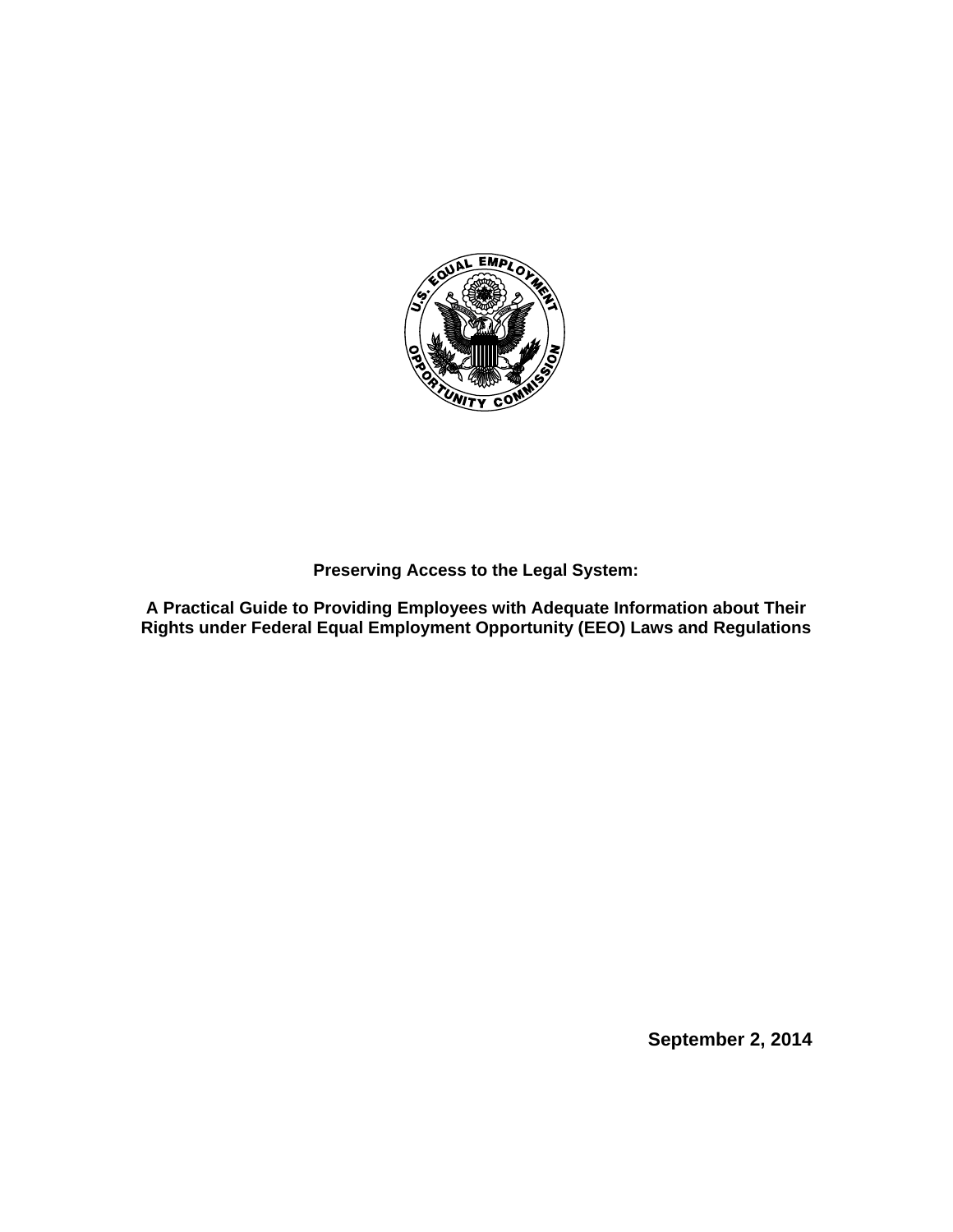## **Preserving Access to the Legal System:**

#### **A Practical Guide to Providing Employees with Adequate Information about Their Rights under Federal Equal Employment Opportunity (EEO) Laws and Regulations**

#### **INTRODUCTION**

The U.S. Equal Employment Opportunity Commission (EEOC) has developed an agency-wide Strategic Enforcement Plan (SEP) for fiscal years 2012-2016 designed to maximize its ability, within the constraints of its resources, to have a sustainable impact on reducing and deterring discriminatory practices in the workplace. As a part of the SEP the Commission has adopted the following national priorities: (1) eliminating barriers in recruiting and hiring; (2) protecting immigrant, migrant, and other vulnerable workers; (3) addressing emerging and developing issues; (4) enforcing Equal Pay Laws; (5) preserving access to the legal system; and (6) preventing harassment through systemic enforcement and targeted outreach. Under the fifth priority, preserving access to the legal system, EEOC has committed to targeting policies and practices which discourage or prohibit individuals from exercising their rights under the employment discrimination statutes or that impede EEOC's enforcement efforts. In order to implement the SEP in the federal sector, the Commission approved the Federal Sector Complement Plan (FCP). One of the strategies the FCP details for preserving access to the legal system in the federal sector is to assess whether agencies are providing employees with adequate information about how to initiate the EEO discrimination complaint process, and, if so, whether that information is easily accessible and understandable.

EEOC's Office of Federal Operations (OFO) has responsibility for, among other things, evaluating federal sector agencies' EEO programs, operations, and activities. Pursuant to these responsibilities, and as part of its federal sector implementation of EEOC's SEP/FCP priority concerning preserving access to the legal system, OFO is issuing this compilation of practices and ideas to provide agencies with a variety of adequate and appropriate methods of distributing EEO information concerning the complaint process, laws, and regulations to their workforce.

## **BACKGROUND**

Each covered federal agency is required to maintain an EEO program. To this end, agencies must use various media to distribute EEO information concerning federal EEO laws, regulations and requirements, rights, and duties and responsibilities and to promote best workplace practices. EEOC Management Directive 715 (MD-715) Part II, Section B.

Pursuant to 29 C.F.R. § 1614.102(b)(5), each agency shall "[m]ake written materials available to all employees and applicants informing them of the variety of equal employment opportunity programs . . . and prominently post such written materials in all personnel and EEO offices and throughout the workplace."

In addition, agencies shall "publicize to all employees and post at all times the names, business telephone numbers and business addresses of the EEO Counselors (unless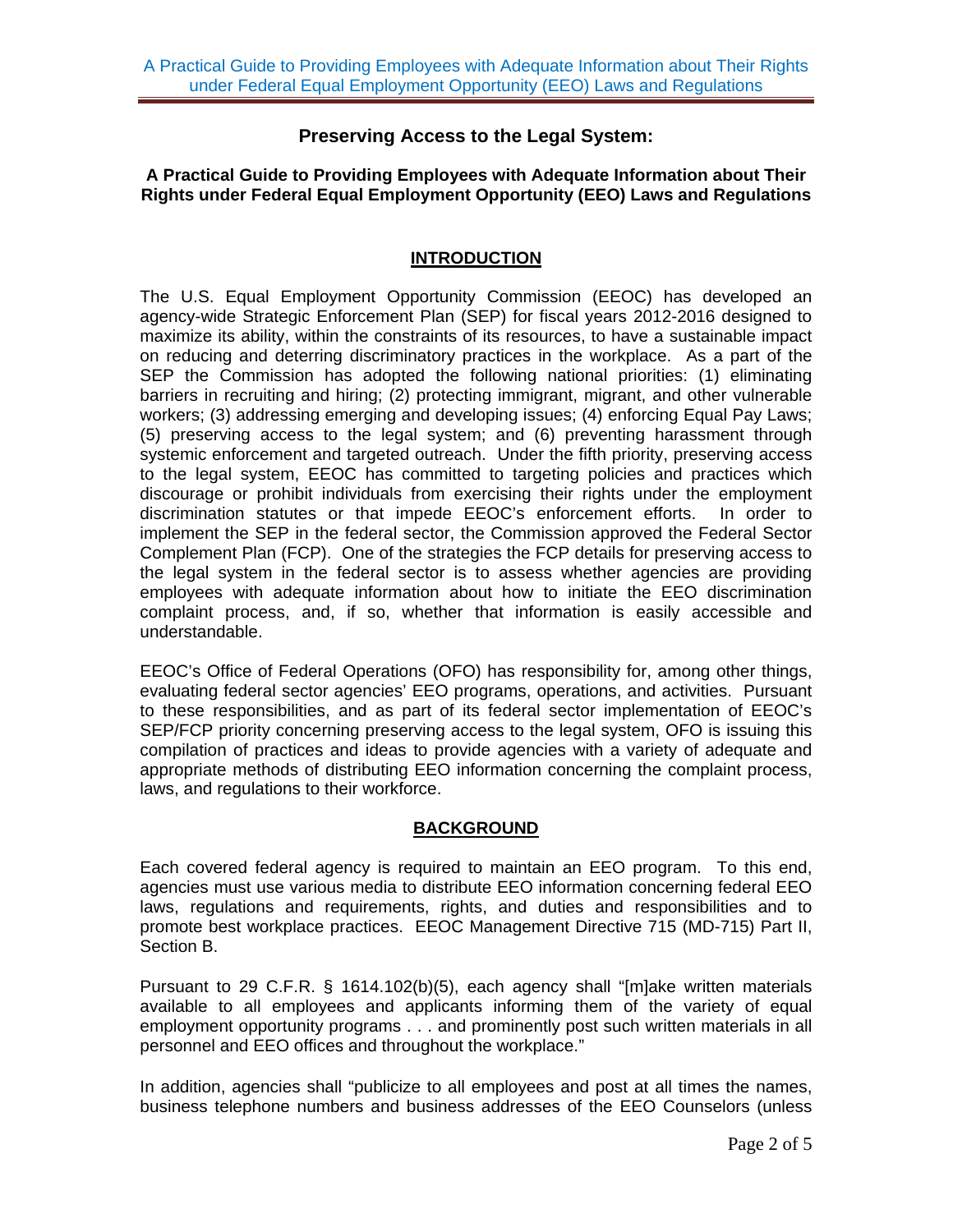the counseling function is centralized, in which case only the telephone number and address need be publicized and posted), along with a notice of the time limits and necessity of contacting a Counselor before filing a complaint and the telephone numbers and addresses of the EEO Director, EEO Officer(s) and Special Emphasis Program Mangers." 29 C.F.R. § 1614.102(b)(7).

## **PRACTICES AND IDEAS**

OFO provides this compilation of practices and ideas to assist federal agencies in implementing effective communication plans to inform all employees about their rights and responsibilities under federal EEO laws and regulations and to ensure that employees who want to file discrimination complaints know how to initiate the EEO complaint process. We note that agencies continue to face challenges in disseminating information and effectively communicating the EEO complaint process to their workforce. Agencies with a decentralized workforce encounter the most challenging communication issues. EEOC strongly recommends agencies use whatever electronic means available to them, for example, their official websites, phones and employee e-mail accounts as a primary method of communication with its workforce. However, we recognize that under some circumstances agencies may need alternative communication methods. In particular, circumstances in which employees' workstations are in non-office settings without regular access to the agencies' computer or office e-mail systems likely present the most complicated communication challenges.

Accordingly, we reached out to agencies whose employees are not in an office environment and asked which methods they used to effectively communicate to employees their rights under EEO laws in this electronic age. The following ideas constitute the agencies' most common practices:

- 1. Broadcast, on a quarterly basis, via e-mail to all employees their EEO rights, along with the telephone numbers, physical addresses, and e-mail addresses of EEO Counselors. The communication also indicates that an aggrieved person must initiate contact with an EEO Counselor within 45 days of the date of the matter alleged to be discriminatory.
- 2. Design and disseminate informative brochures explaining the EEO complaint process, including the following information: specific federal laws as well as the specific bases for discrimination, how to initiate an EEO complaint, specific time frames, and proper contact information. Ensure that every employee receives a copy of the agency's brochure and request that employees sign for it upon receipt. Additionally, place brochures prominently in common areas (for example, near building entrances and exits) and post the information on the agencies' internal and external websites that are accessible to employees, former employees, and applicants for employment with the agency.
- 3. Produce and post video messages in which the agency head and/or the EEO Director provides employees information on various EEO topics on the agency's TVs throughout the facilities where possible.
- 4. Use the agency's intranet home page for special emphasis months and for posting relevant EEO information and documents.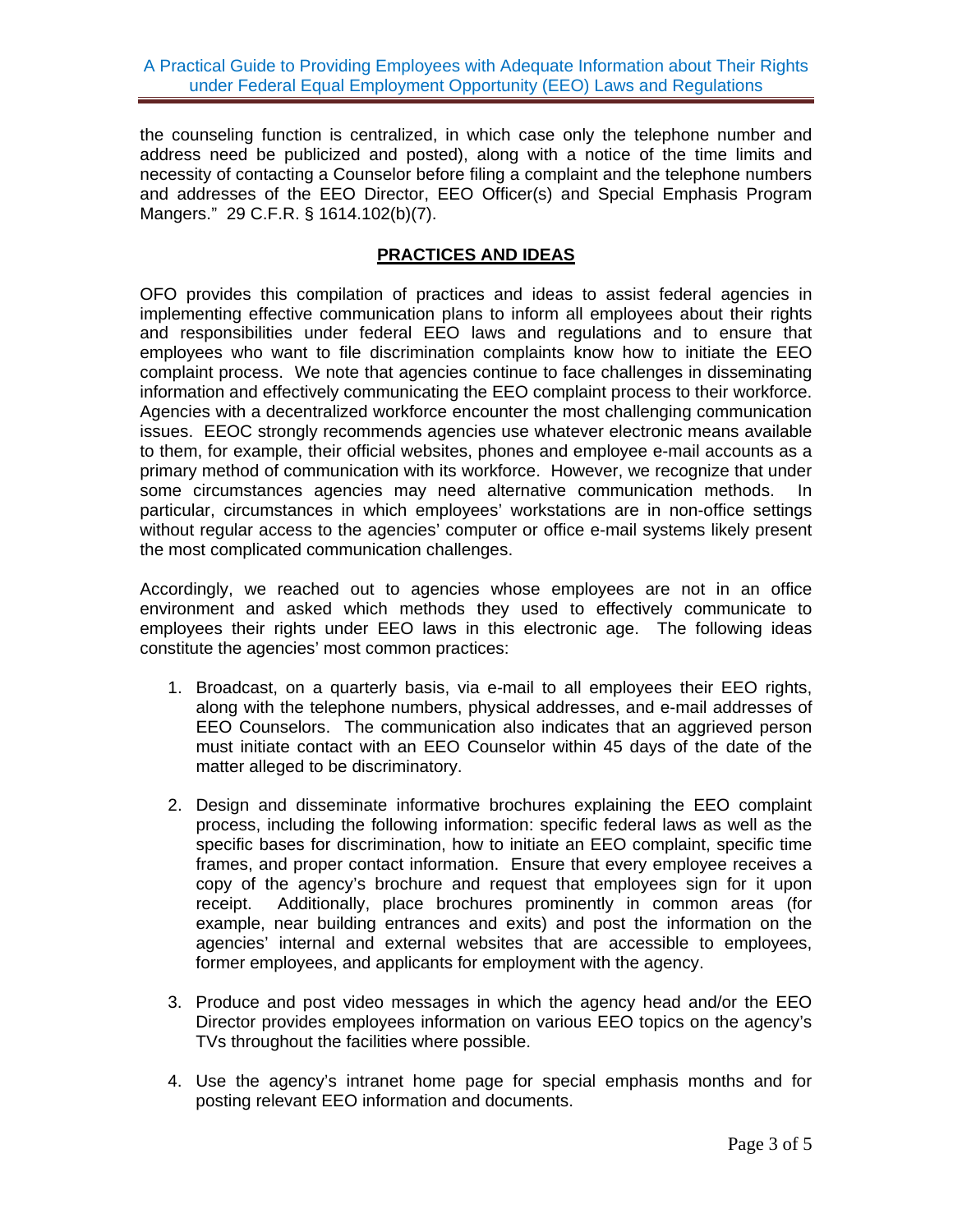- 5. Create and hang EEO posters, with information on how to initiate the EEO complaint process and whom to contact to file a complaint, at every agency facility, on each floor in the most frequented areas, for example, in break rooms, lunchrooms, central bulletin boards (including electronic bulletin boards), administrative offices, training offices, physical fitness centers, kitchen areas, and central hallways.
- 6. Establish as a collateral duty an EEO Point of Contact (POC), located at each of the agency's facilities. EEO POC duties might include providing information and directing employees to the EEO Office with the appropriate contact numbers for EEO Counselors, as well as other avenues for resolutions of non-EEO issues.
- 7. Send letters via postal mail to employees' addresses of record when there is a very important matter, such as a change of policy or changes in the law.
- 8. Use monthly divisional town hall meetings and/or staff meetings to remind employees about their rights under EEO laws and disseminate informative brochures.
- 9. Ensure that the agency's newsletter includes information concerning employees' EEO rights and the telephone numbers and addresses of EEO Counselors. Indicate that an aggrieved person must initiate contact with a Counselor within 45 days of the date of the matter alleged to be discriminatory. Provide examples of issues employees may need resolved and how they can resolve them, along with any updates in the laws.
- 10. Ensure that the responsible supervisors communicate EEO information orally and by hard copy delivery / postings at the work site.
- 11. Provide mandatory EEO training to all employees and new employees, including managers and supervisors, regarding the rights, responsibilities, and remedies available under the employment discrimination laws. Provide training in person or via electronic means and require that each employee receive the training every year in accordance with the No FEAR Act of 2002.
- 12. Conduct brown bag lunches focusing on various EEO topics. Stream live webcast sessions so that employees at remote locations can participate or view the video later on the agency's website.
- 13. Post EEO information regarding how to initiate an EEO complaint and contact information on employees' pay stubs and/or on the agency's payroll web site.

# **CONCLUSION**

Continuous communication of EEO laws and regulations and the complaint process is an important factor in an agency's success in becoming a model EEO program. Federal agencies must ensure a prompt and efficient complaint process and should make employees aware of the various anti-discrimination EEO laws.